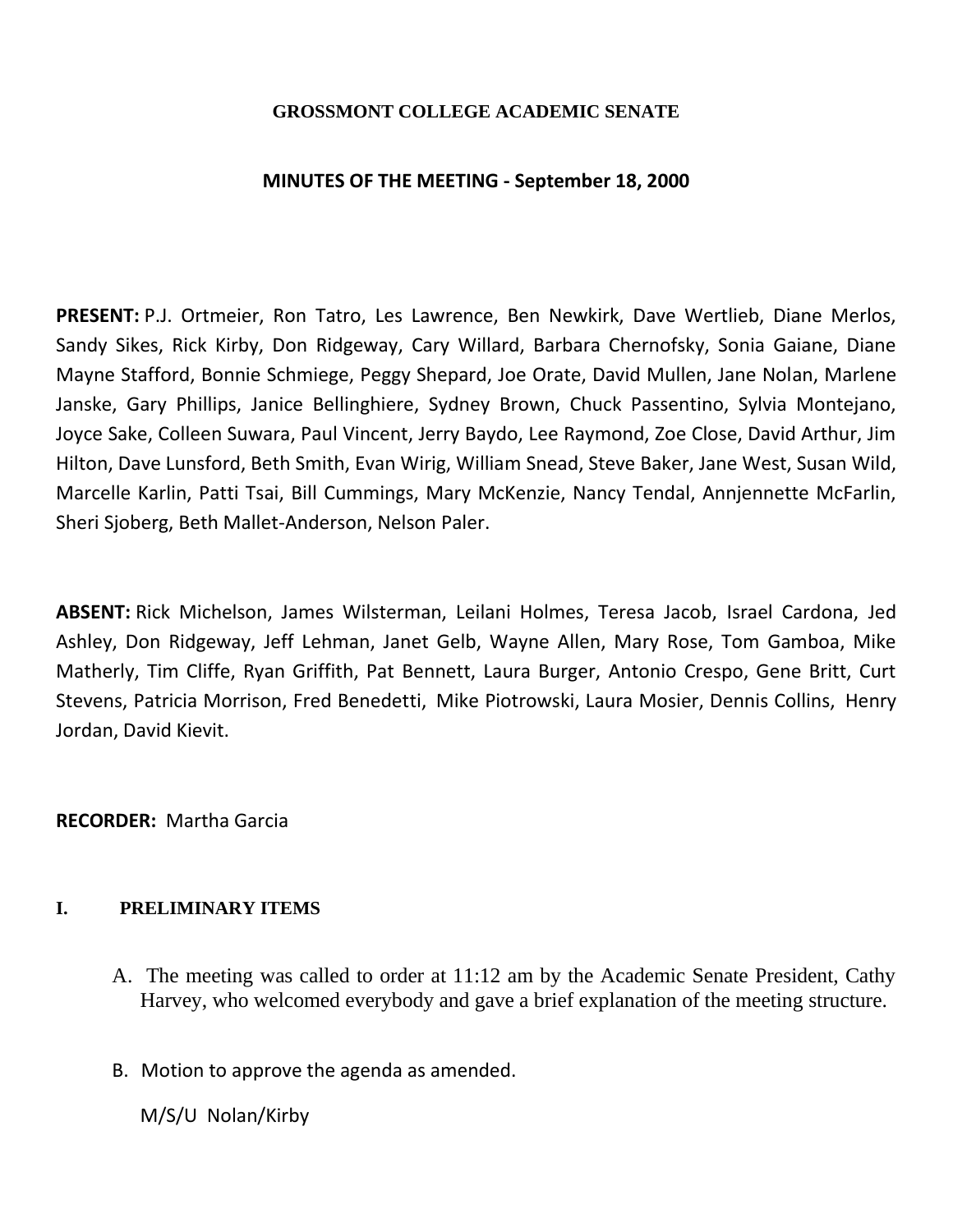#### **II. ACTION ITEMS**

# **THREE COMMITTEES REQUESTING SENATE ENDORSEMENT**

- A.Committee Appointments
	- 1. Curriculum Committee

Marilyn Ivanovici English (Senate Representative)

- Paul Vincent Humanities, Social and Behavioral Sciences.
- Jim Papageorge Media Communications (Member at Large)

## 2. **Program Review**

Gopa Patnaik Counseling

# 3. **Staffing Committee**

- Debbie Lim Counseling
- Curtis Stevens Library
- Jerry Buckley Health Sciences
- Blank CCC Chair

In the absence of objections, motion was approved.

M/S/U Montejana/Willard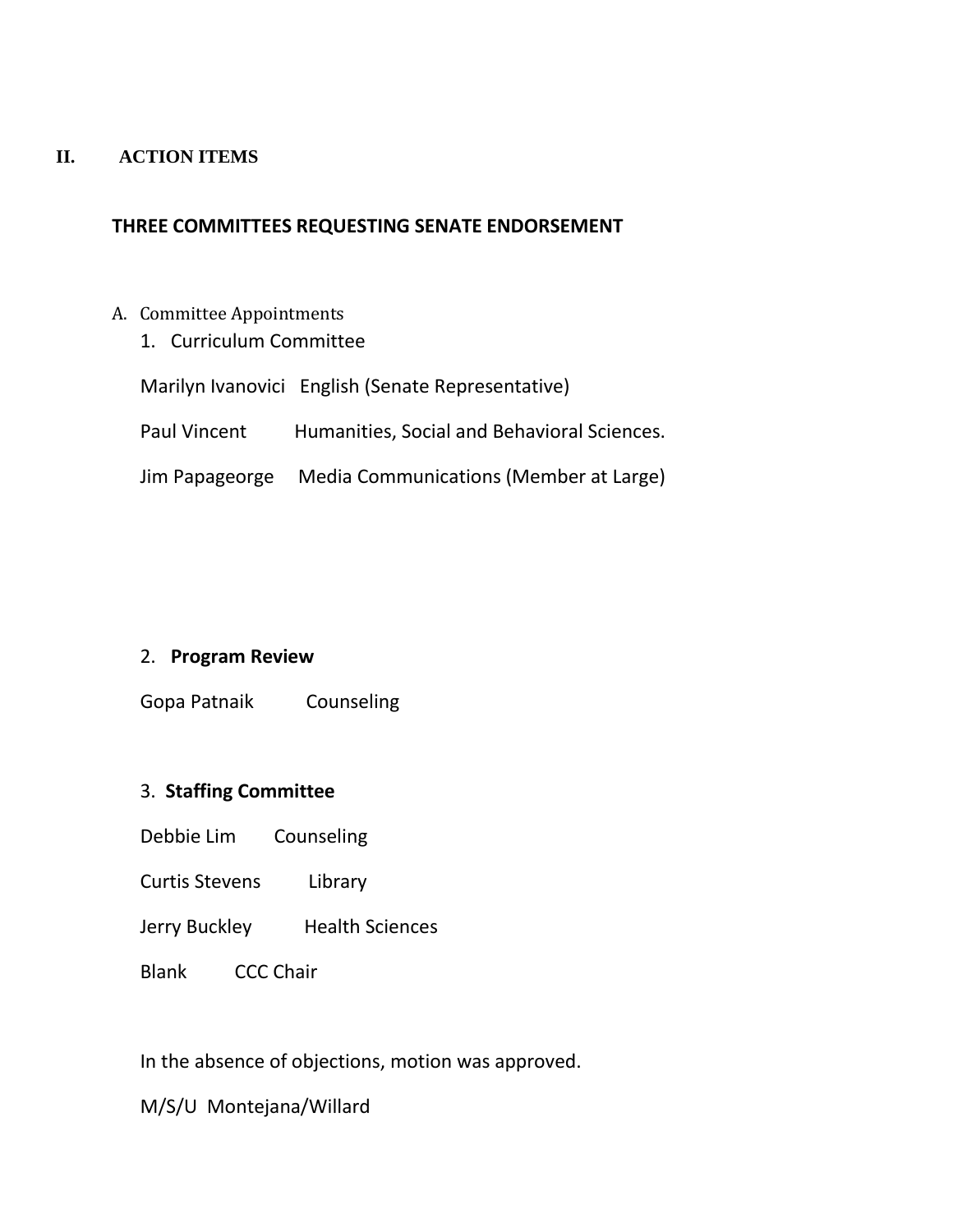Cathy presented the updated list of the Committee Membership 2000-2001, for the Curriculum Committee, Program Review, and Staffing Committee.

# **CONCERNS:**

 When asked about the goal of the Faculty Staffing Committee, Cathy Harvey answered that the Faculty Staffing Committee receives applications from Chairs and Deans requesting faculty positions, and the committee reviews them and makes recommendations.

# **III. INFORMATION ITEMS**

# **A. TRANSFER POLICY**

- Cathy Harvey mentioned that she and Paul Carmona have been working together with proposed changes and additions in the Transfer Policy Plan, which was submitted to the district. It will be on the agenda as an information item at the next Senate meeting.
- B.TRANSFER CENTER PLAN Presented by Bonnie Schmiege
- Bonnie presented the Transfer Center Plan, and it will be on the agenda for action at the next Senate meeting.

**SIX MAJOR GOALS** have been outlined in the Transfer Plan as follows:

- Provide high quality transfer services, programs and activities that support student success.
- Provide a Transfer Resource Center that is accessible to students to support and maintain educational excellence.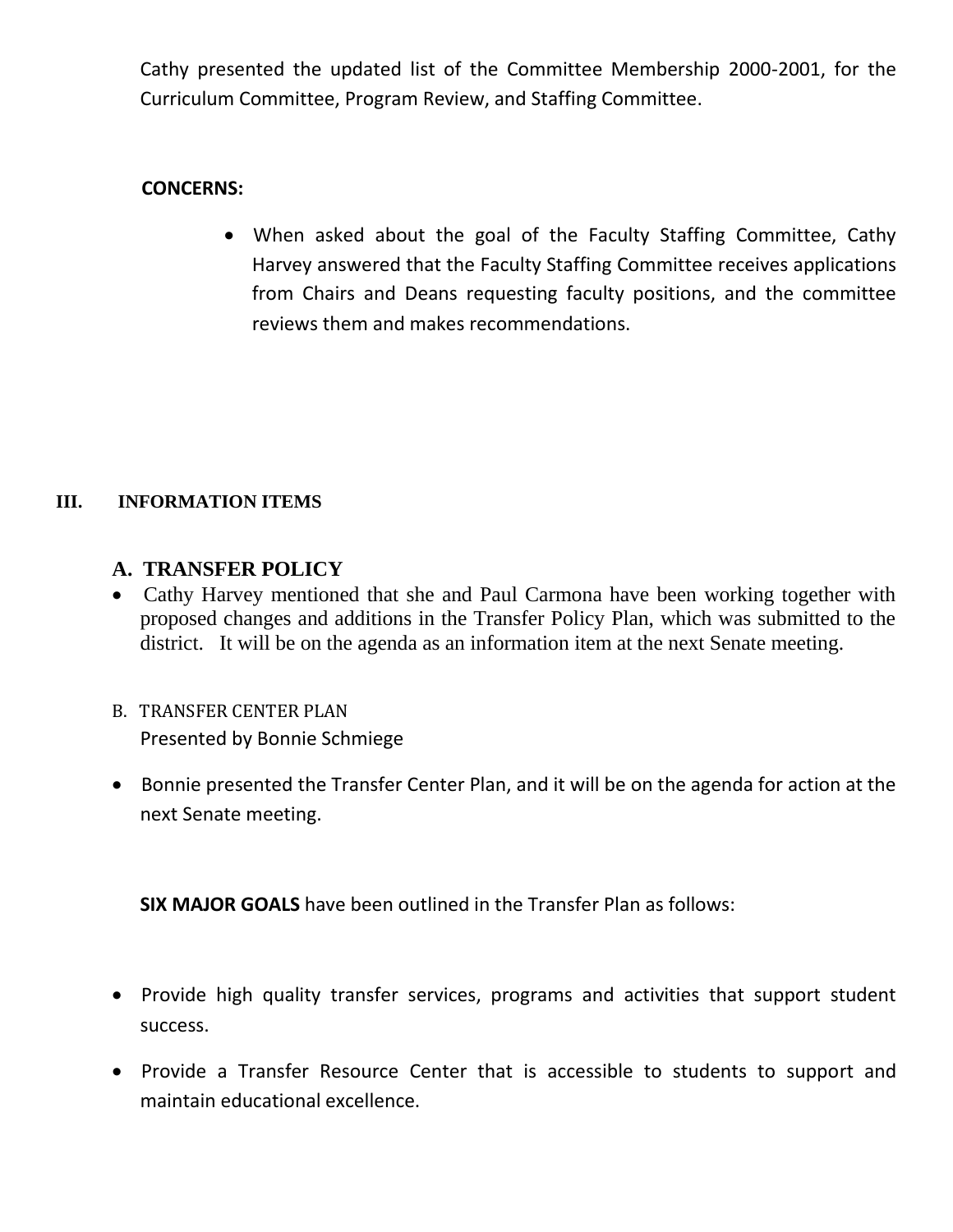- Promote coordination with other functional units on campus by planning some workshops through Financial Aid, Puente, EOPS, ASGC, and represent students with DSPS.
- Strengthen ties with external agencies such as K-12, four year academic institutions, and other community colleges.
- Implement process for program evaluation that includes transfer rates to ensure that Partnership for Excellence goals are met.
- Recognize the achievements of transfer students. Coordinate a Transfer Achievement Event for students who achieve transfer success.

## **CONCERNS:**

- Bonnie was asked about the approximate transfer rate, and she answered that there is no accurate percentage. She mentioned that 65% want to transfer but only 15% do transfer.
- Another question was focused on students transferring on their own; Bonnie responded that students are finding more data from independent schools through the Internet, a valuable option for students.
- Bonnie was also asked about transferring through the web, and she said that there is a transfer web site.
- C.DISTRICT EDUCATION TASK FORCE (DGET) Membership. Presented by Carrie Willard.

Carrie explained that the District-Wide General Education Task Force is charged with developing a District-Wide General Education package. The District-Wide General Education Task Force will consist of five full time faculty members from each college. Each division will elect its members, and one representative at large will be selected. Each DGET representative will chair subcommittees that could address discipline-based concerns and issues.